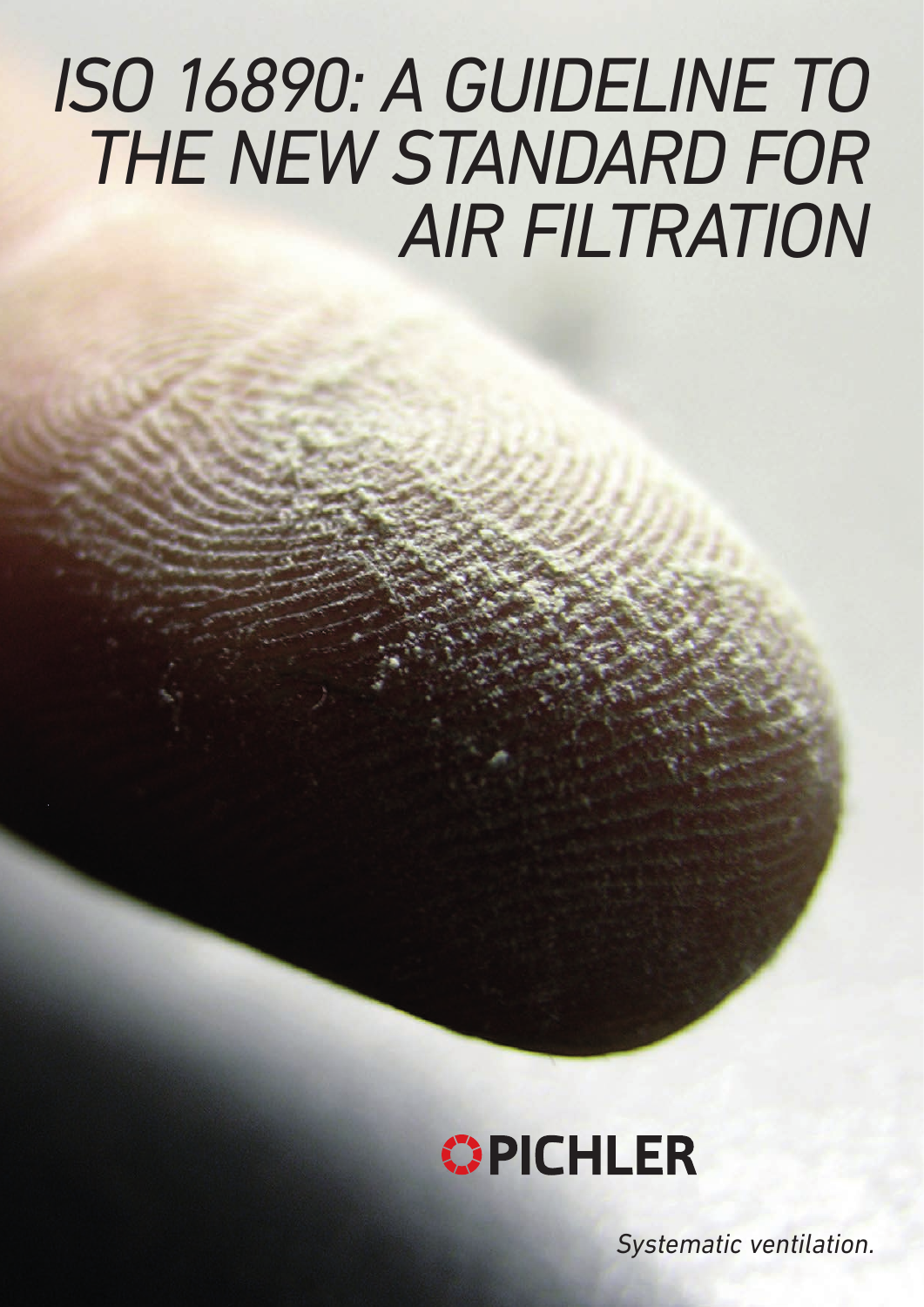## **ISO 16890: the new standard for the classification of air filters**

### ISO 16890 REPLACES EN 779

For more than 20 years, EN 779 has been the most commonly applied method to classify air filters. At the beginning of 2017, ISO 16890 came into force, completely revolutionising the approach of inspecting and categorising filters. After a country-specific transitional period, EN 779 was replaced by ISO 16890 and the known filter classes from G1 bis F9 became invalid.

*This guideline will help you to update your knowledge of the new standard ISO 16890.*

### PARTICLES UNDER THE MICROSCOPE

If public institutions such as the World Health Organisation talk about air pollution, usually the terms PM10, PM2.5 and PM1 are mentioned, which refer to particulate matter with a size of less than 10 µm, 2.5 µm and 1 µm. There is a good reason for this. The human organism is adapted to ward off particles with a size of more than 10 µm from entering the body. However, smaller particles can overcome our barriers and can penetrate into the body at different depths, depending on the size.

## HEALTH EFFECTS CAUSED BY PARTICULATE MATTER

According to the World Health Organisation, air pollution constitutes the greatest environmental hazard to human health, causing more than three million cases of early death per year worldwide. And the list of health issues which can be attributed to particulate matter is getting increasingly longer, ranging from cardiovascular diseases and pulmonary diseases to cancer and respiratory diseases during childhood.



*Particles occur in various sizes, many of them are invisible to the eye. With the new ISO 16890 standard, the capability of a filter to retain particles from the entire spectrum of sizes is tested.*

## ISO 16890 FOR A MORE REALISTIC TEST DESIGN

The air that we breathe is a cocktail of innumerable particle types of all shapes and sizes from countless sources. EN 779 does not take into consideration that these different particle sizes are part of the air. This standard solely takes account of the capability of a filter to merely retain one particle size, namely 0.4 µm. Therefore, the testing process of EN 779 has been criticised, since it does not present the conditions under which a filter is expectedly applied and the results from the laboratory cannot be transferred to real life.

ISO 16890 is different. The real-life conditions under which the filter is applied are simulated in a more exact fashion in the new test standard. The new classification system focuses on the actual purpose of an air filter, i.e. the removal of particulate matter.

Therefore, during the testing process, a filter is subjected to various particles of a different size, as if it was installed in your air purification unit. The size of these particles ranges from 0.3 µm to 10 µm in a series of 12 tests.

## REPRESENTATION OF THE PARTICLE SIZES

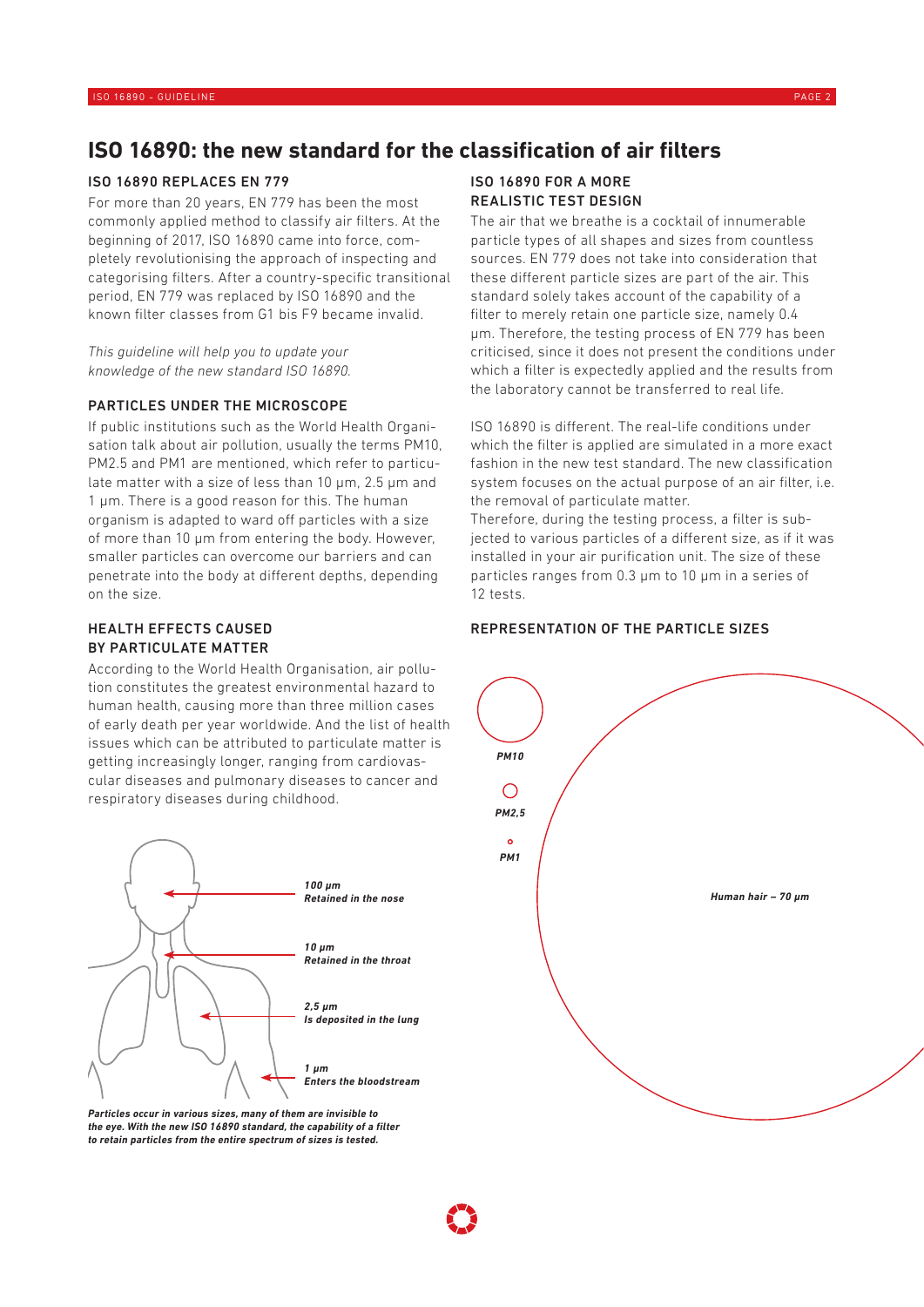## **Four ISO filter groups. One objective: simplicity**

## REPLACEMENT OF CLASSES G AND F

*Under ISO 16890, four new filter groups are introduced:*

- Coarse
- ePM10
- ePM2.5
- ePM1

The "e" at the beginning stands for "efficiency". In order to be categorised, the filter must at least retain 50% of the particles of the respective size. Filters which retain less than 50% of the dust of size PM10 are classified as "coarse".

However, not all products in a filter group are equal. In the product documentation and test reports, the efficiency of the filter is added next to its group.

#### *Examples:*

- ePM2.5 60% = The filter shows an efficiency of 60% at PM2.5
- ePM1 95% = The filter shows an efficiency of 95% at PM1

The efficiency is rounded to the next 5%, preventing the occurrence of products with ePM10 89%, for example.

## THE CHANGEOVER TO ISO 16890

Unfortunately, direct recoding between EN 779 and the new ISO 16890 is not possible. The conditions underlying the two standards are different and cannot be transferred one-to-one, since otherwise the advantages of ISO are not utilised. There is a minimum of ISO filtration which enables a comparable air quality with your available EN 779 filters.

The following recommendations are therefore guide values which have the purpose of preventing the change-over to ISO 16890 from bringing about a substantial deterioration of the air quality.

| Filter class EN 779 | <b>EVIA recommendation</b> |                          |                          |                          |  |
|---------------------|----------------------------|--------------------------|--------------------------|--------------------------|--|
|                     | <b>ISO Coarse</b>          | ISO ePM10                | ISO ePM2,5               | ISO ePM1                 |  |
| G <sub>2</sub>      | $\geq 30\%$                | $\sim$                   | -                        | $\overline{\phantom{a}}$ |  |
| G <sub>3</sub>      | $\geq 45\%$                | $\overline{\phantom{0}}$ | $\overline{\phantom{a}}$ | $\qquad \qquad$          |  |
| G4                  | $> 60\%$                   | $\overline{\phantom{a}}$ | -                        | $\overline{\phantom{a}}$ |  |
| M <sub>5</sub>      | $\overline{\phantom{a}}$   | $\geq 50\%$              | $\overline{\phantom{0}}$ | $\overline{\phantom{a}}$ |  |
| M6                  | -                          | -                        | $\geq 50\%$              |                          |  |
| F7                  | $\overline{\phantom{0}}$   | $\overline{\phantom{0}}$ | $\overline{\phantom{0}}$ | $\geq 50\%$              |  |
| F <sub>8</sub>      | $\overline{\phantom{a}}$   | $\overline{\phantom{a}}$ | $\hspace{0.05cm}$        | $\geq 70\%$              |  |
| F <sub>9</sub>      | -                          | $\overline{\phantom{0}}$ | -                        | $\geq 80\%$              |  |

## EVIA RECOMMENDATION

## EUROVENT RECOMMENDATION 4/23 (2017) – ORIENTATION GUIDE DIN EN 779 – DIN EN ISO 16890 OF VDMA

| In compliance<br>with DIN EN 779 | In compliance with DIN EN ISO 16890 |                          |                          |                   |  |
|----------------------------------|-------------------------------------|--------------------------|--------------------------|-------------------|--|
|                                  | <b>ISO Coarse</b>                   | ISO ePM10                | ISO ePM2.5               | ISO ePM1          |  |
| G <sub>2</sub>                   | $30\% - 50\%$                       | $\overline{\phantom{a}}$ | -                        | -                 |  |
| G3                               | $45\% - 65\%$                       | $\overline{\phantom{a}}$ | -                        | $\hspace{0.05cm}$ |  |
| G4                               | $60\% - 85\%$                       | $\sim$                   | $\overline{\phantom{a}}$ |                   |  |
| M <sub>5</sub>                   | $80\% - 95\%$                       | $40\% - 70\%$            | $10\% - 45\%$            | $5\% - 35\%$      |  |
| M6                               | >90%                                | $45\% - 80\%$            | $20\% - 50\%$            | $10\% - 40\%$     |  |
| F7                               | >95%                                | $80\% - 90\%$            | $50\% - 75\%$            | $40\% - 65\%$     |  |
| F <sub>8</sub>                   | >95%                                | $90\% - 100\%$           | $75\% - 95\%$            | $65\% - 90\%$     |  |
| F9                               | >95%                                | $90\% - 100\%$           | $85\% - 95\%$            | $80\% - 90\%$     |  |

M5 to F9 following Eurovent Recommendation 4/23 (2017); the information is to be meant as an orientation guide and is supplied without liability.